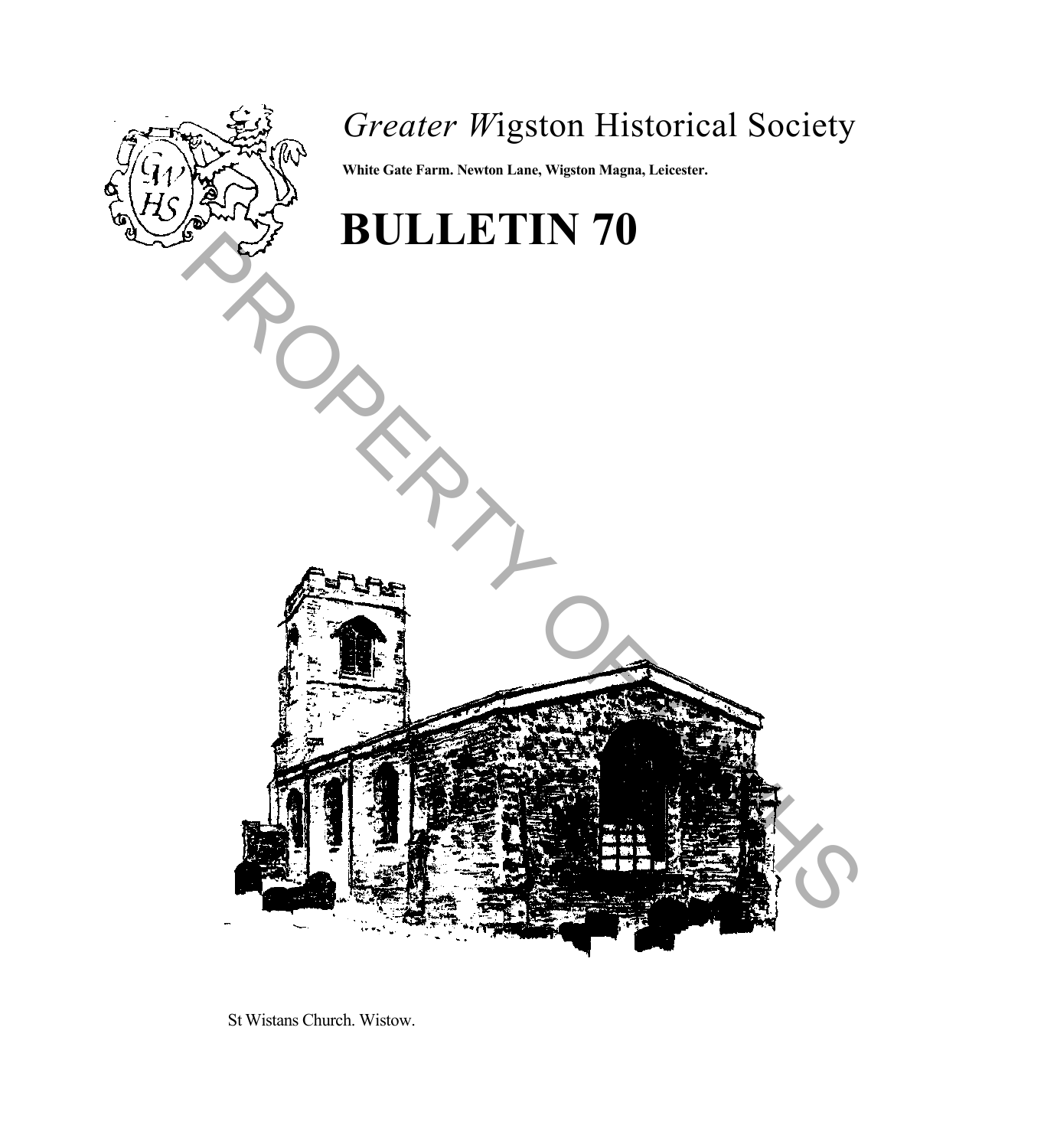### **PROGRAMME OF MEETINGS - OCTOBER 2004 TO FEBRUARY 2005**

**\*\* Wednesday** 20th **October** 2004\*\* Leicestershire's Secret War- Enigma, Beaumanor Hall & the Bletchley Park Connection - Hugh Davies from Bletchley Park **7.30p.m. Wigston Magna Methodist Church. By Ticket only**

## **Wednesday 17th November 2004**

History of the Quakers - Malcolm Elliott 7.30p.m. U.R. Church Boys' Brigade Rooms.

**Wednesday** 15<sup>th</sup> December 2004 Christmas Social with quiz, games & supper 7.30p.m. U.R. Church Boys' Brigade Rooms.

### **Wednesday 19th January** 2005

Calke Abbey - Mrs. Gillespie from National Trust 7.30p.m. U.R. Church Boys' Brigade Rooms.

# **Wednesday 16th February 2005**

A.G.M. followed by A Look at Gertie Gitana - Tony Lawrance 7.30p.m. U.R. Church Boys' Brigade Rooms.

The Bulletin is published three times a year on 1st February, June and October. Articles etc. (which are always welcome) should be submitted to the editor three clear weeks before the publication date please.

Editor: Tricia Berry, 7 Wensleydale Road, Wigston. Leics. LEI8 3RX.

### **FRONT COVER**

The Bulletin cover this time features St. Wistan's Church at Wistow. The present building is mainly C13 but with evidence of an earlier Norman structure notably in the nave and part of a doorway east of the porch. Almost certainly remodelled in 1746, the large arched plain glass windows, pulpit, box pews, plaster ceiling, reredos with Ten Commandments and iron rail are typical of that time and are rare survivals in Leicestershire. History of the Quakers - Malcolm Elliott<br> **2000** The Church Boys' Brigade Rooms.<br> **Christmas's Cosial with quizz** games & supper<br>
2.30p.m, U.R. Church Boys' Brigade Rooms.<br> **Wednesday 19<sup>th</sup> games 2005**<br> **Calce Abbey - Mr** 

There are impressive monuments to members of the Halford family including Sir Henry, Royal Physician to four monarchs, who died in 1844.

St. Wistan's is a quiet peaceful spot and it is hard to relate it to the murderous happenings in the days of Prince Wistan.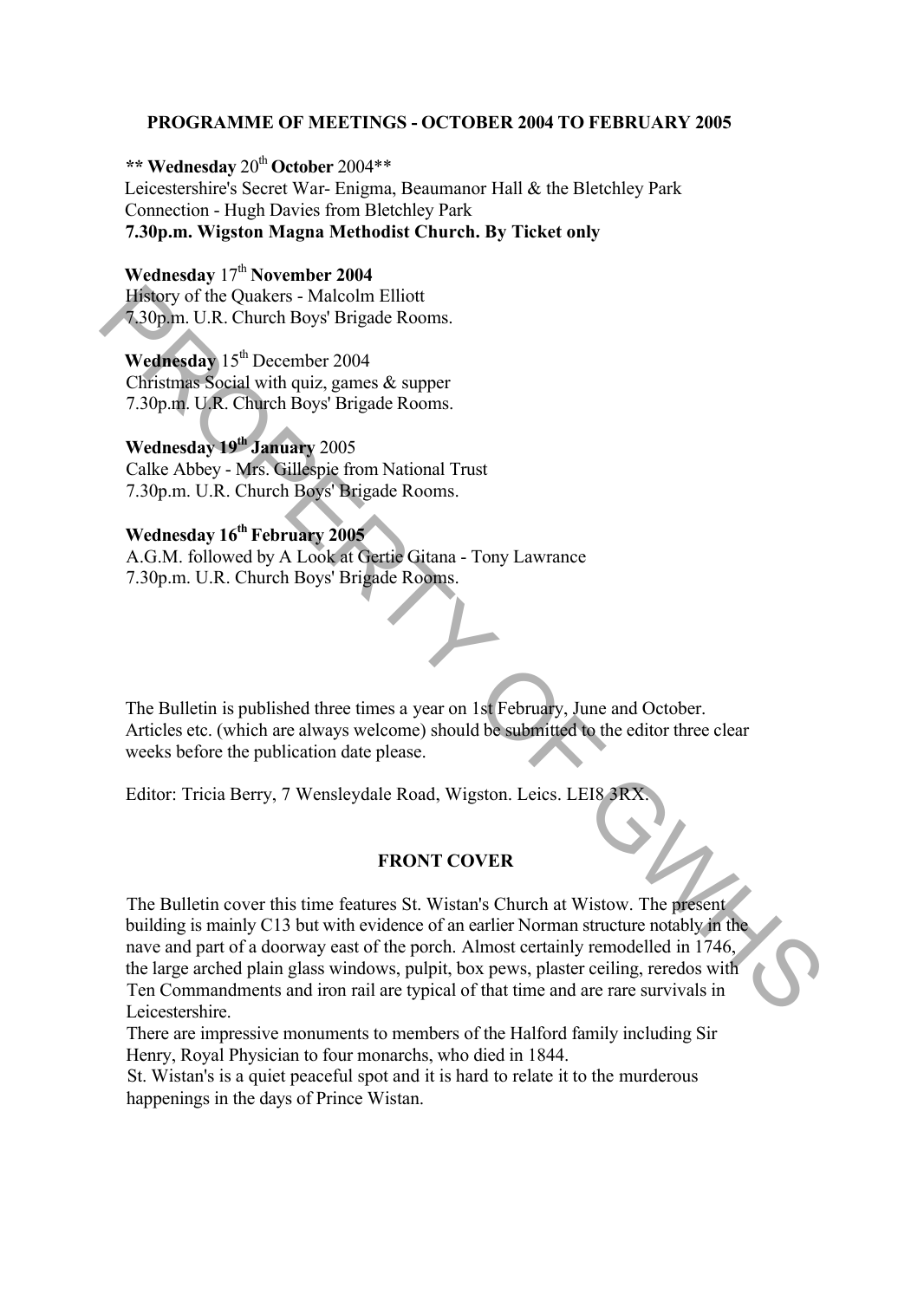### **JUNE MEETING**

On a beautiful warm summer evening, (yes we did have a few!), members gathered in the square in Market Harborough for a guided walk by well known Leicestershire guide, Colin Crosby. He commenced by explaining that the town was created in the  $12<sup>th</sup>$  century as a market town, mainly for agricultural produce, situated at a new crossing on the River Welland in the parish of Great Bowden. It was very successful and pressure for building land led to the town being laid out in long strips with narrow road frontages known as Burgess plots. Houses were often constructed at right angles to the street and passages created at the side to allow access to the rear where court yards of more houses were built. Many of these features can still be identified today.

In the late 18\* century prosperity derived from the manufacture and marketing of worsted cloth and from the many travellers using the new turnpikes, especially between Leicester and Northampton and on to London. Five coaching inns evolved to cater for their needs, the Swan (later Three Swans), Talbot, Peacock, Three Crowns and Angel. The latter having stable facilities for 90 pairs of horses. Later, new manufacturing trades were introduced, particularly when the Symington brothers arrived from Scotland and started factories for the production of food, notably soups and table creams, and underwear, notably corsets and the world famous Liberty bodice. Today it is still a thriving market town attracting shoppers from a wide area, though the cattle market has moved from the High Street to a site near Gartree prison, and industries as diverse as battery and snack food manufacture, and a travel company offer employment.

Our tour took us up and down the High Street where the following were amongst notable features pointed out and described. The war memorial to casualties of both world wars and Boar War memorial gardens behind gates salvaged from Gopsall Hall. The Lloyds/TSB building erected in 1876 as a private house designed by Joseph Goddard and with carvings by Samuel Barfield, both of whom worked on Leicester's clock tower. The Century Hall Baptist Church erected in 1929 on the site of a previous one where Thomas Cook regularly worshipped. St. Dionysius church the earliest part dating from  $12<sup>th</sup>$  century, notable for its fine steeple and the fact it has no grave yard, burials taking place in neighbouring Bowden. The Independent Chapel designed by William Flint and long associated with minister Philip Doddridge the hymn writer. The Old Town Hall built in 1788 by the fourth Lord Harborough as a shambles. The Old Grammar School built in 1614 by Robert Smyth, a Merchant Taylor, on sturdy posts, the underneath to serve as a market space. road, forthages known as Burgess plots. Houses were often constructed at right angles<br>of the forteer and passages created at the side to allow access to the rear where contracted of the side controls were built. Many of th

Afterwards Edna Taylor offered, on behalf of us all, many thanks to Colin for a most enjoyable evening.

### **AUGUST MEETING**

Peter Clowes took us on a nostalgic trip into the past for this meeting. Introducing David Orton who had come along to help with the complicated projection, he ran the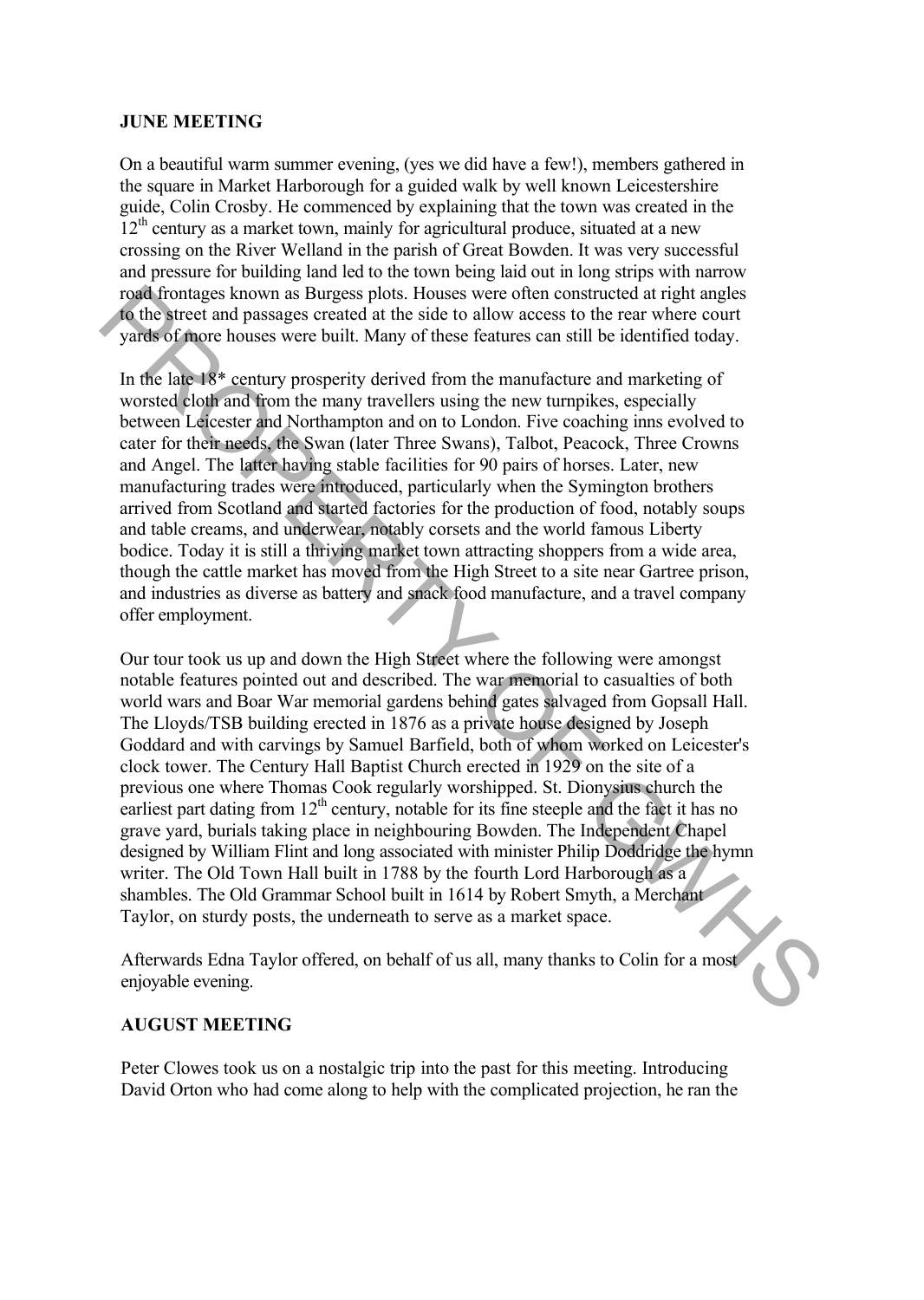film 'Vanishing Village' produced by a TV company in the 1960s, while simultaneously showing slides of the same area taken in the 1990s. The contrast was of course tremendous. Great swathes of countryside disappearing in the 30 year interval as Little Hill, Wigston Harcourt and The Meadows housing developments took shape. He continued with more slides accompanied by his knowledgeable commentary and some additional contributions from the audience.

Peter had done some advertising for this event and it was good to welcome several visitors to the meeting some of whom decided to join the society.

Edna Taylor had suggested the content of the evening to remind her of the way Wigston was when she first arrived to live here .......? years ago! She thanked Peter warmly for a most interesting and nostalgic evening.

# **SEPTEMBER MEETING**

Another 'away' meeting this time was our visit to the Unitarian Church, East Bond Street, Leicester, arranged for September instead of August at their request to avoid clashing with holiday arrangements.

We were met by the minister, Rev. Arthur Stewart, who explained the difference in doctrine and belief between Unitarians and other Christian denominations. There was no particular founder, such as John Wesley for the Methodists, rather groups formed independently of each other in various parts of Europe. The movement began in England in  $16<sup>th</sup>$  Century at the time of the Protestant Reformation. John Biddle was an early focus based in Gloucestershire and the South and an early chapel was established in Essex Street, London.

Leicester's Unitarian Church was built in 1708, and is the oldest significant brick building in the town. It has four bays, two storeys, hip roof and a substantial balcony, all original, though the box pews were replaced during a Victorian restoration. A school room was added in 1839 and has now been converted into offices and a glass social room built as recently as 2001. The church was initially built and used by two congregations, one Independent the other Presbyterian, both with their own ministers. However, differences arose in time and the Independents departed and became Congregationalists and the remaining Presbyterians became Unitarianists. visitions to the meeting some of whom decided to join the society.<br>
Edms Lights was when also lights are oncent of the evening to remind her of the way<br>
Wiggins was when also lined arrived to live here........? years age!

In 1835 the old Leicester Corporation was reformed and Mayors could be elected. Previously non-conformists had been barred from taking any civic office, being an MP, practising any profession or attending Oxford and Cambridge Universities. The first seven mayors elected under the new rules were members of the Unitarian congregation and this gave rise to the church being referred to as the Mayors' Nest! Even today there are three active Leicester City Councillors who attend services there.

Many of Leicester's leading citizens were members of this congregation. Such as Thomas Paget, Edith Gittins, Thomas Fielding Johnson, Dr. Lilley, William Gardiner, William Rowlett, Annie Elizabeth Clephan, Joseph Whetstone, Benjamin Russell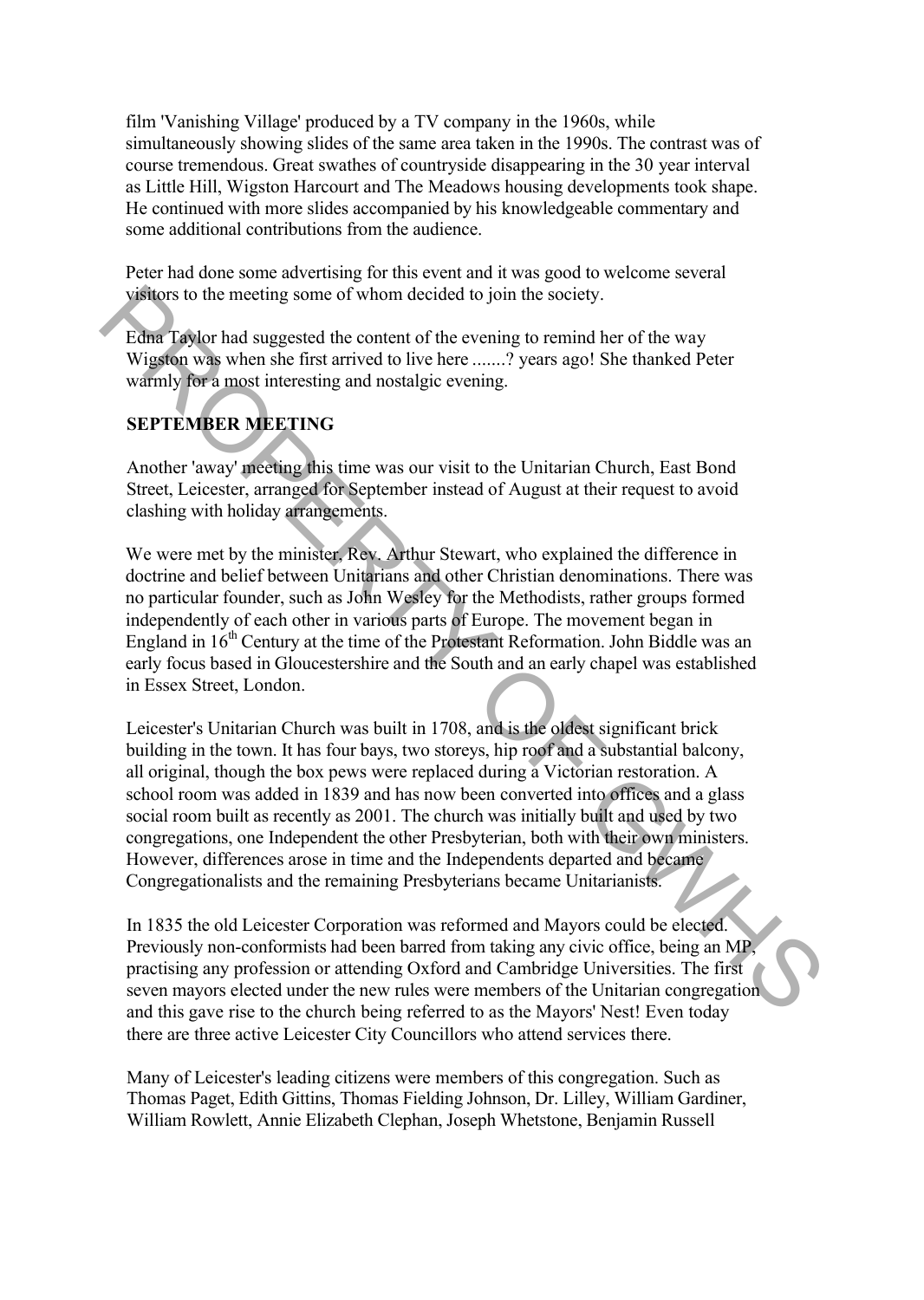Gimson, Joseph Dare and the Wykes family. A Memorial tablet to William Rowlett 1813-1883, choirmaster, stated that he married Elizabeth Sharpe on 26/7/1837 and it is thought to be the first marriage in a non-conformist place of worship in England.

Rev. Stewart was warmly thanked for a really most interesting evening.

\* \* \* \* \* \* \* \* \* \* \* \* \* \* \* \* \* \* \* \* \* \* \* \* \* \* \* \* \* \* \* \* \* \* \* \* \* \* \*

# **REMINDER - OCTOBER OPEN MEETING - BLETCHLEY PARK**

Don't forget we are at the Wigston Magna Methodist Church for this one, and it is a Ticket only open meeting. Members should already have their tickets. Do spread the word among your family and friends, it should prove to be a most interesting evening. Visitors' tickets cost Ä3 and can be obtained from Tricia Berry 2880156 or Tony & Di Lawrance 2205450.

# **TENANTS AT BUSHLOE HOUSE**

Bushloe House, the present Council Offices, was designed and built in 1850 by Stephen Fry for his own occupation. Stephen was a noted architect who practised from offices in New Street, Leicester and lived in New Walk. He specialised in church restoration and enlargement and this particular interest was very likely kindled early in life as he was brought up in Desford where his father was the Rector.

Stephen had several reasons for choosing Wigston for his new house. His wife Eliza was the sister of the Rev. Barber who was vicar of Wigston and lived at the vicarage just across the road and his brother Augustine Fry was the village surgeon who lived opposite the church at Kingswood Lodge. Indeed the 2Vi acre plot on which the new house was built had previously been a part of the farm land belonging to his brother's estate. Stephen and Eliza were a young couple in their early 30s with three small children and it is not known whether they had actually moved into the house or not when tragedy struck. Stephen died in Wigston on 13/8/1850 the cause being "Epilepsy, violent delirium 6 days". **REMINDER - OCTOBER OPEN MEETING - BLETCHILEY PARK**<br>
Dout large we are at the Wigston Magna Methodist Church for this one, and it is a<br>
Ticket only open meeting. Members should already have their tickets. Do spread the<br>
wo

The first reference found for the house is in the 1851 census, when it is described as "Mr. Fry's new house". The only occupants in residence on census night were 39 year old, Wigston born, Samuel Hurst and his wife and family. Samuel and his eldest son and daughter gave their occupations as servants, but unfortunately there is no way of discovering who their masters were. Eliza and her children were staying opposite at the vicarage with Rev. Barber. She eventually remarried but does not appear to have ever lived in the house.

The house was however retained by the Fry family until 19/9/1866 when it was sold by Augustine Barber Fry, surgeon of Kibworth, and son of Stephen, to Mr. H. A.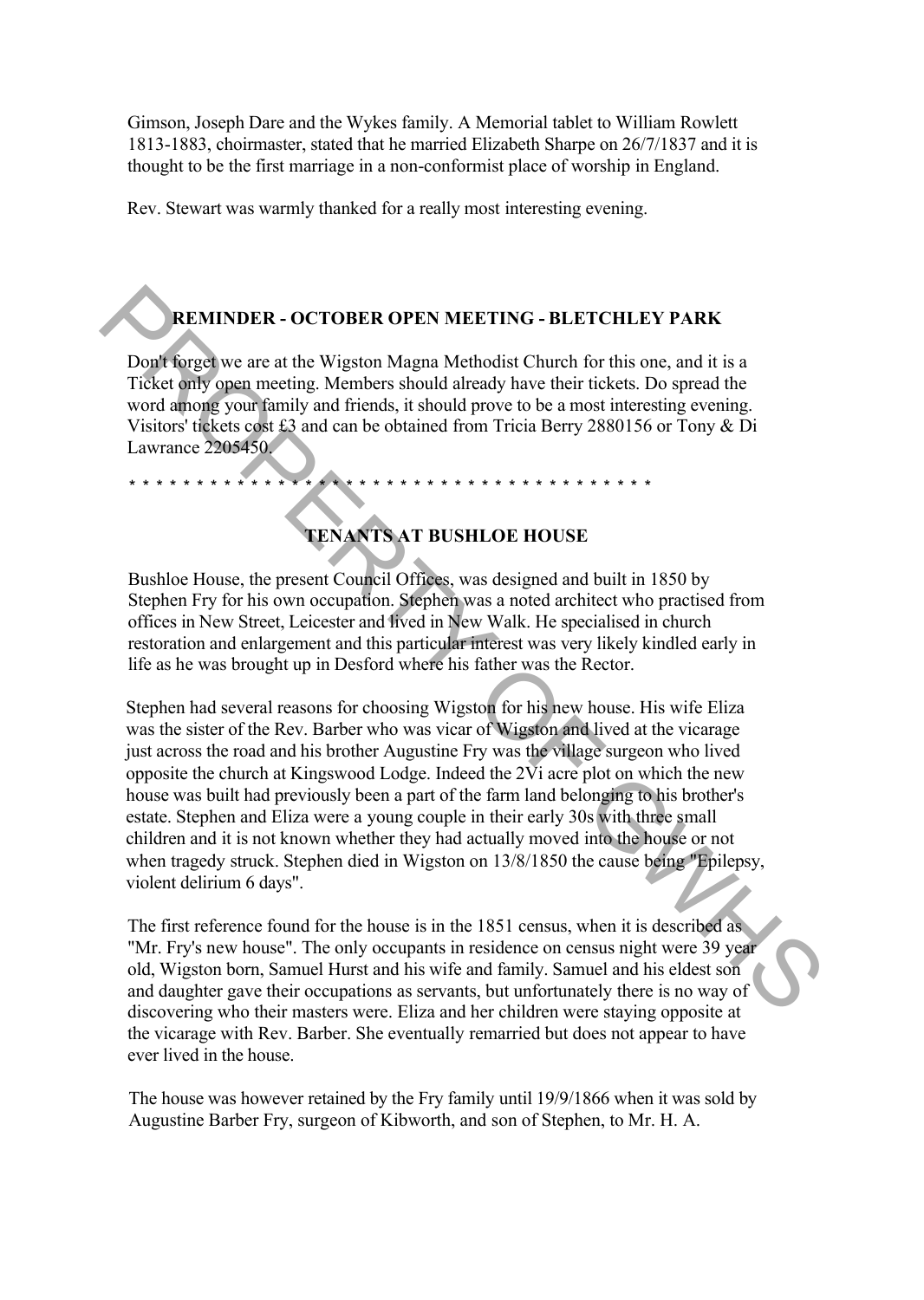Owston. During the intervening 16 years the house was let to various tenants. This article takes a look at four who can be identified. It is possible to do this through the fortunate survival of a series of church rate books covering the period 1855 to 1867. There are one or two missing years and the first five from Stephen's death in 1850 to 1854 are not covered at all so there could easily have been a further tenant or two during the 16 year period not discovered.

**Archibald Turner** was listed as the rate payer for Bushloe House in 1855 **and 1856.**  He had been born in 1808 in Cheadle, Staffs and moved to Leicester as a young man, where he was employed as a weaver in the newly invented elastic web industry. He eventually left to start his own business, modifying and improving the process as he went along. The market for elastic web was huge, it being used for braces, belts and upholstery. His main customers though were the boot and shoe companies, of which there were many in Leicester, who used his strong flexible fabrics as expanding inserts in their products.

Archibald's wife Lydia had died by the time of his residence at Bushloe House but some at least of his four children, Hannah, Luke, Harriet and Archibald junior, probably came with him. He appears to have moved to Wigston for business reasons. By 1855 Turner & Pegg, India Rubber Manufacturers, were trading in Newgate End from premises formerly occupied as a lunatic asylum by the Blunt family, later a Council Depot and now a new housing development. It is not clear whether this was a re-location of his business or the opening of an additional branch. Either way it appears to have only been a short term arrangement with no further reference to trading in Wigston being discovered. Archibald went on to built his very distinctive Bow Bridge Works in King Richards Road, Leicester which has been described as like a Venetian palace with castellated turrets, and the company became the biggest manufacturer of elastic web in the country. Archibald's son Luke is however recorded as occupying a house and land, which formed part of the Wigston site, right up to 1872 but this was probably only as a residence. Luke ran his own very successful elastic web company based in Deacon Street, Leicester. **Archibald Turner** was listed as the rate payer for Bushloe House in 1855 and 1856.<br>
He haddheen born in 1808 in Cheadle, Staff's and moved to I eiester as a young man,<br>
whighe the was employed as a weare in the newly inv

Archibald returned to live in Leicester, firstly to Bow Bridge House, near his works, then to Westleigh, Narborough Road. He eventually remarried to his house-keeper Eliza Taylor. He died in 1876 and was buried in Welford Road Cemetery, Leicester.

**Henry St. John Joyner** is listed as the rate payer for Bushloe House between **1857 and 1861.** He was born c!812 in West Thurrock, Essex, and his wife c!817 in St. Annes, Limehouse, Middlesex. The couple's first five children Frances, Margaret, Jane, Kathleen and Algernon were born at various addresses within Essex and Middlesex areas. The sixth, Edith, at Knighton and the seventh, Hampden, at Wigston, where he was baptised at All Saints on  $14<sup>th</sup>$  October 1857.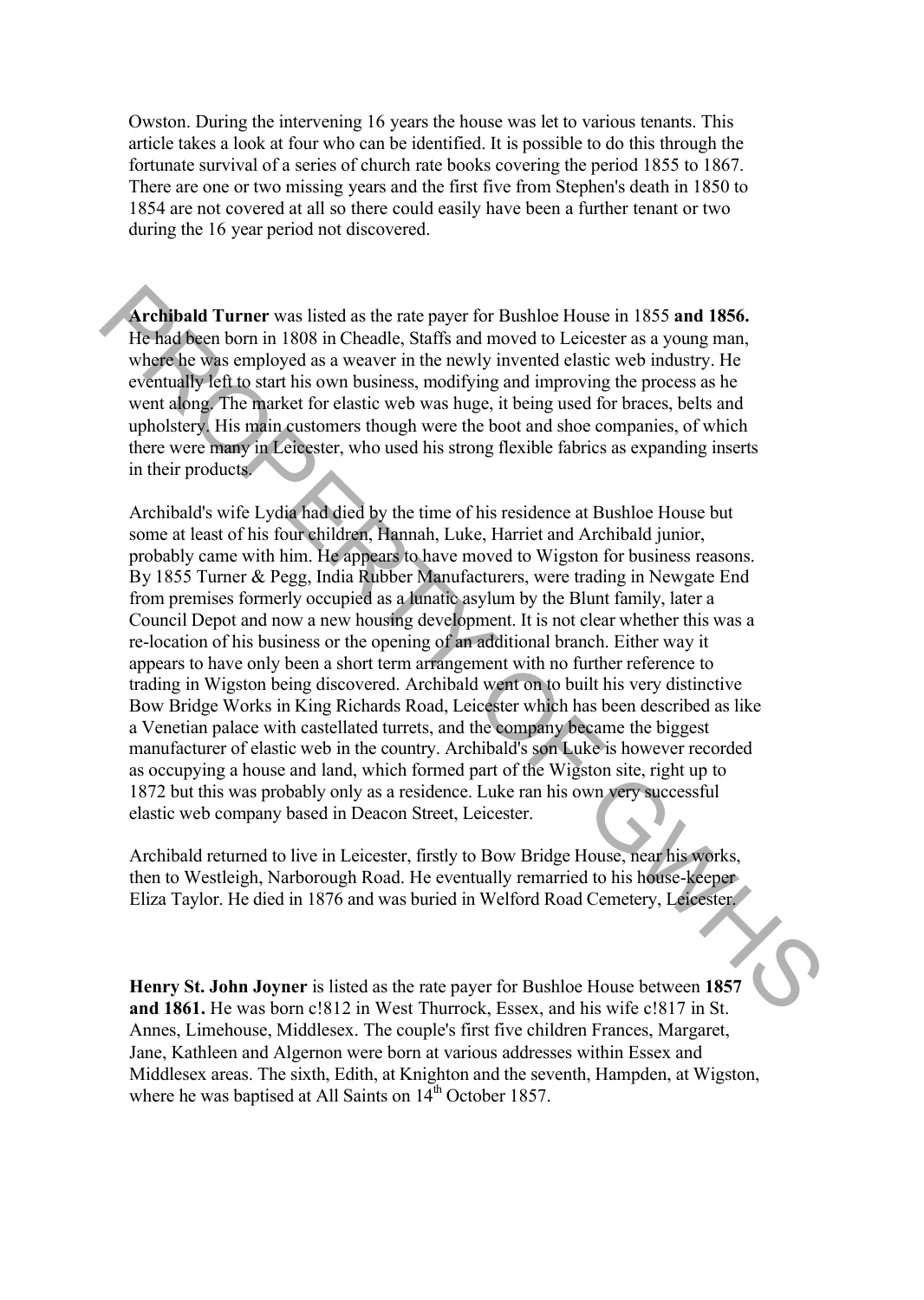Henry's occupation is variously described as a gentleman, and landed proprietor of houses and a trust or fund holder. In Wigston for the 1861 census he employed two live in servants. By 1881 census the family had returned to their roots and were living in Harrow.

The reason for their choosing to live in Wigston is something of a mystery, though they were a 'wandering' family, with only two of the children being born in the same place, and having arrived in Knighton they were well placed to hear when Bushloe House became vacant.

**Samuel Davis** is listed as the rate payer for Bushloe House in **1862 to 1864.** Samuel was born in Leicester clSOl the youngest child of Henry and Susannah Davis. In 1841 census he was still living at home at The Crescent, King Street with his widowed mother and several siblings. She was of independent means, his occupation was given as a Surveyor of Taxes.

He appears to have spent a period of his working life away from Leicestershire possibly in Somerset for it was there in Bridgwater District in early 1854 that he married Fanny Johns.

He had retired by the time he and his wife came to live in Wigston and was listed as a gentleman in Whites 1863 directory. Their stay was interrupted by his death on  $12<sup>th</sup>$ February 1865 at the age of 63 . He was buried in the churchyard four days later. He had no children, his nephews and nieces and any surviving siblings being bis eventual beneficiaries after the death of his widow.

**Charles Berry** is listed as the rate payer for Bushloe House in **1865,** he was still the tenant when the house was conveyed to H A Owston in **September 1866.** Charles was born 10/11/1783 in Romsey, Hampshire third son of Rev. John Berry, Independent Minister there. He was educated for the ministry at Homerton College. In 1803, at the age of only 19, he was appointed Unitarian Minister of the Great Meeting Church in East Bond Street, Leicester (the same church we have just visited). He was to remain 56 years, retiring in 1859. **House became vacant.**<br> **Samued Davis.** is isted as the rate payer for Bushloe House in 1862 to 1864. Samuel<br>
was sign niff actes in eSO the youngest child of Henry and Susannah Davis. In<br>
was sign niff actes er iSO the y

Described variously as a man of calm and solid judgment; of great learning and classical attainments; a severe critic of literary style and a good musician; a ripe scholar and mathematician; as a preacher he dealt with topics of common life in language, pithy but studiously simple. He was author of a number of pamphlets and sermons, ran a private school for boys, with some very notable pupils, in the North Gateway into the Castle Yard between!808 and 1838, was one of the founders of the Literary & Philosophical Society and of the Town Museum. He was a close friend of Robert Hall, then baptist minister at Harvey Lane.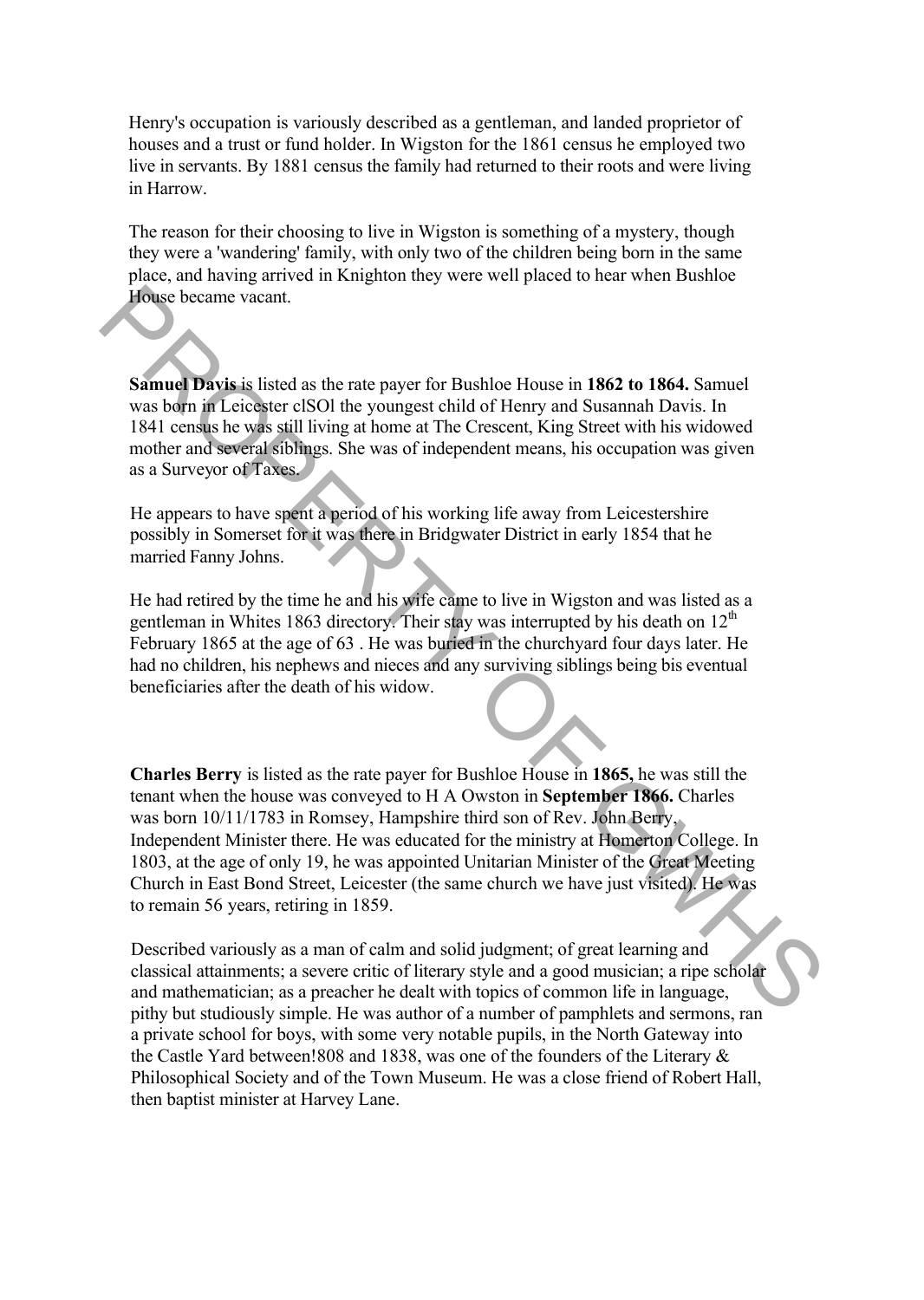He married in 1810, Ann Paget, sister of Thomas Paget, founder of Paget's Bank (later to become part of Lloyds Bank) and first Mayor of Leicester in 1836 after the passing of the Reform Act. They had six children, Charles, Clara, Mary, Edward, Catherine and Thomas, and lived for many years on Narborough Road with garden skirting the river banks.

Ann died in 1870 and Charles on 4<sup>th</sup> May 1877 at Olive Mount, Wavertree, Liverpool, the home of his son-in-law. A memorial tablet in the Unitarian Church states it was "erected by the congregation in affectionate and grateful recognition of long and faithful service".

When Charles Berry's lease expired H A Owston took possession of the property and was listed as the rate payer in 1867. He made substantial improvements, moved in with his new wife and there followed a long period of stability for the house as the Owston family lived there for the next 80 years.

Tricia Berry

Sources:

And further information on Stephen Fry see *Who's Who No: 17 in Bulletin 48* (June 1997).

And further information on Archibald Turner see *Bulletin 61* (October 2001). *Wigstan Church Rate Books LRO DE384/44,45,46,47,48,49,50,51, 52 &53.* For H S Joyner, *1861 Wigston Census, 1881 Harrow Census, Wigston Parish Baptism Register.*

For S Davis, *1841 Leicester Census, 1837'online marriage index, Wigston Parish Burial Register.*

For C Berry, *LRO People file, Dictionary of National Biography, Glimpses of Ancient Leicester Pg 358,* Agnes Fielding Johnson (Nee Paget), *Unitarian Church Baptism Register.*

\* \* \* \* \* \* \* \* \* \* \* \* \* \* \* \* \* \* \* \* \* \* \* \* \* \* \* \* \* \* \* \* \* \* \* \* \* \* \* \* \* \* \* \* \*

### **WIGSTON GAS WORKS**

At a public meeting in the National School Room on 5<sup>th</sup> May 1857, some discussion took place about the possibility of having a gas works for Wigston, in order to light the streets. An engineer experienced in such work gave it as his opinion that the project, both practically and financially, could be a success. Mr. Thomas Burgess then proposed that a limited liability company be formed, its capital to be Ä2250 to be raised in 450 shares of £5 each. It was seconded by Mr. Blunt, and another motion, with a seconder, appointed a Provisional Committee to carry out the formation of the company, to be called the Great Wigston Gas-Light and Coke Company Ltd. Perceloid by the congregation in affectionate and grateful recognition of long and<br>
chiralis services<br>
Wigh Charles Berry's lease expired H A Owston took possession of the property and<br>
was listed as the rate payer in 186

All over England such meetings were taking place in villages, towns and cities to take advantage of this substance called gas, not yet for fires or cookers or boilers, but for illumination, especially of the streets.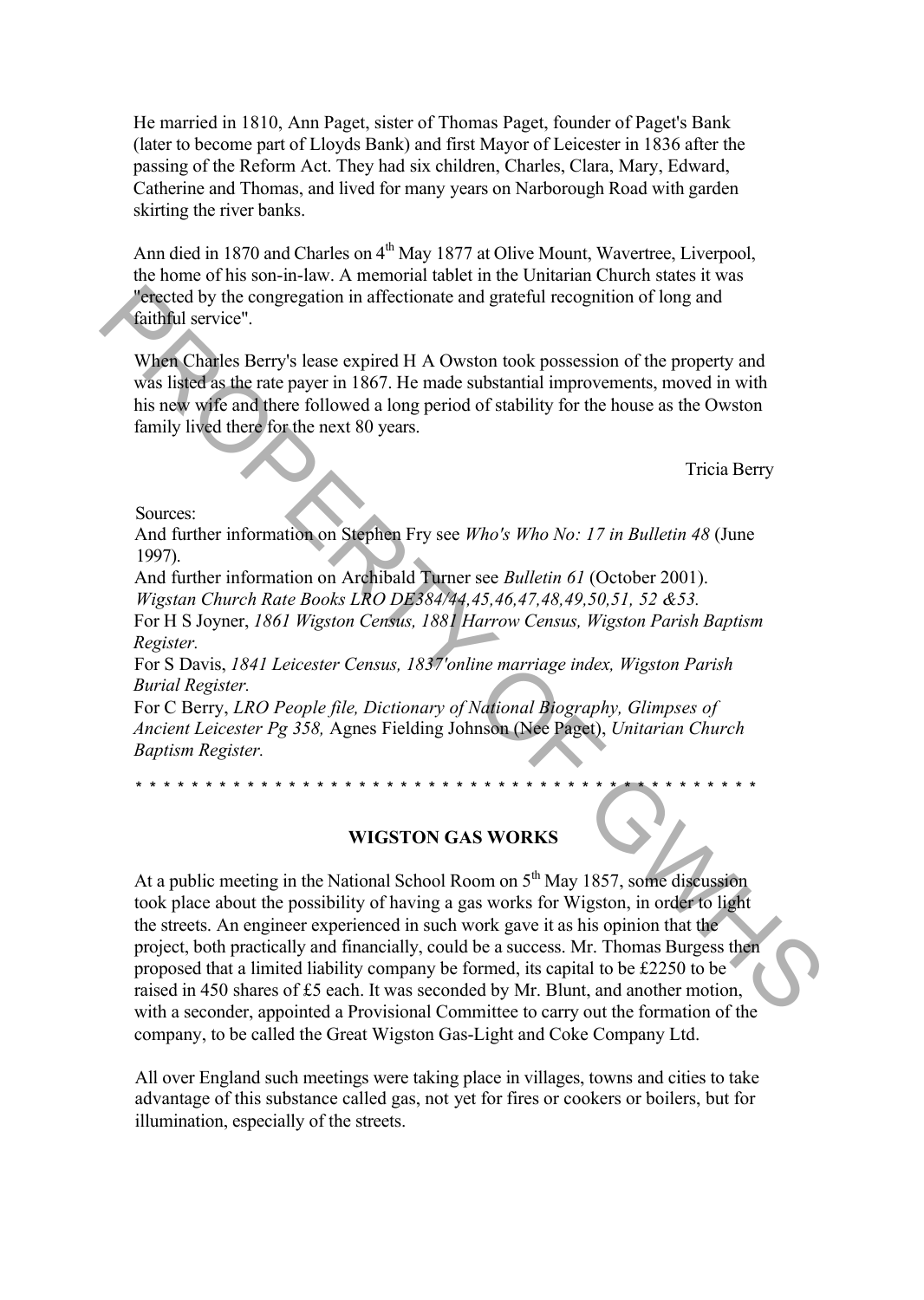Throughout the  $17<sup>th</sup>$  and  $18<sup>th</sup>$  centuries scientists had known a little about gasses and they also knew that when coal is heated in the absence of air, it liberates inflammable coal gas. Coke and tar are by-products. In 1792 William Murdock had lit a room in his house in Cornwall and later moved to Boulton and Watt's factory in Birmingham where he lit the whole building, thus increasing safety and reducing expenditure on oil and paraffin for lighting. He went on to do the same for other factories, but each time, the works installed were individual to one firm, and the idea of a large gas works with pipes under the streets carrying gas came later. By 1820, 15 of the main towns of England and Wales has their own large undertakings, and 10 years later this had become 200.

By 1889 the demand for gas had increased significantly and the works needed to be improved and their mains extended. Further capital was needed for this and it was considered expedient that the company should be dissolved and re-incorporated with additional powers, principally the authority to borrow money on mortgage. The authority of Parliament was required for this to happen and on  $24<sup>th</sup>$  June in that year Wigston got its own Act, the Great Wigston Gas Act 1889. This Act authorised the  $\frac{1}{2}$ formation of a new company which was named the Great Wigston Gas Company Ltd. The important Ordnance Survey map of 1885 shows the Gas Works in place at the bottom of what became Gas Lane. England and Wales has their own large undertakings, and 10 years later this had<br>England and Wales has their own large undertakings, and 10 years later this had<br>improved and their mains extended. Further capital was needed

To make coal gas, great quantities of coal were needed and this is where Peter Clowes' family comes in. The firm of Eli Bailey, a small transport business, did all the carting for the Wigston Gas Works from the day it opened until nationalisation. They moved coal to the works, coke from the works, gas piping, tar, oxide; everything needed was moved by their carts and eventually lorries.

Eli's daughter, Rhoda, married Charlie Clowes, who drove the firm's first lorry, bought in 1926. Until then, the firm had maintained a fine stable of half a dozen horses, and Charlie used to tell a tale of how one of the horses was so familiar with the route to the works that the carter could pop into a pub for a drink, leaving the horse to carry on by itself. Its load of coal would be tipped out, then it would walk back to the pub, and its carter, fully refreshed, would take over again!

When the gas works closed, some time in the 1950s, the EMGAS magazine of 1955 gave a glowing report on the work of the firm, saying how even on a Sunday they would take a fitter to an emergency job and tackle every job a works lorry might do, even though not in the direct employment of the Gas Board, as it became.

Charlie was the father of our own member, Peter Clowes, who himself worked for many years for Eli Bailey. Peter recalls transporting 35cwts. of coal at a time from South Wigston to the gas works, with one other worker to help him. He remembers the horizontal retorts (ovens) in the days when they were charged by hand, and how they were eventually replaced by a new retort house with new vertical hoppers, self-feeding and discharging.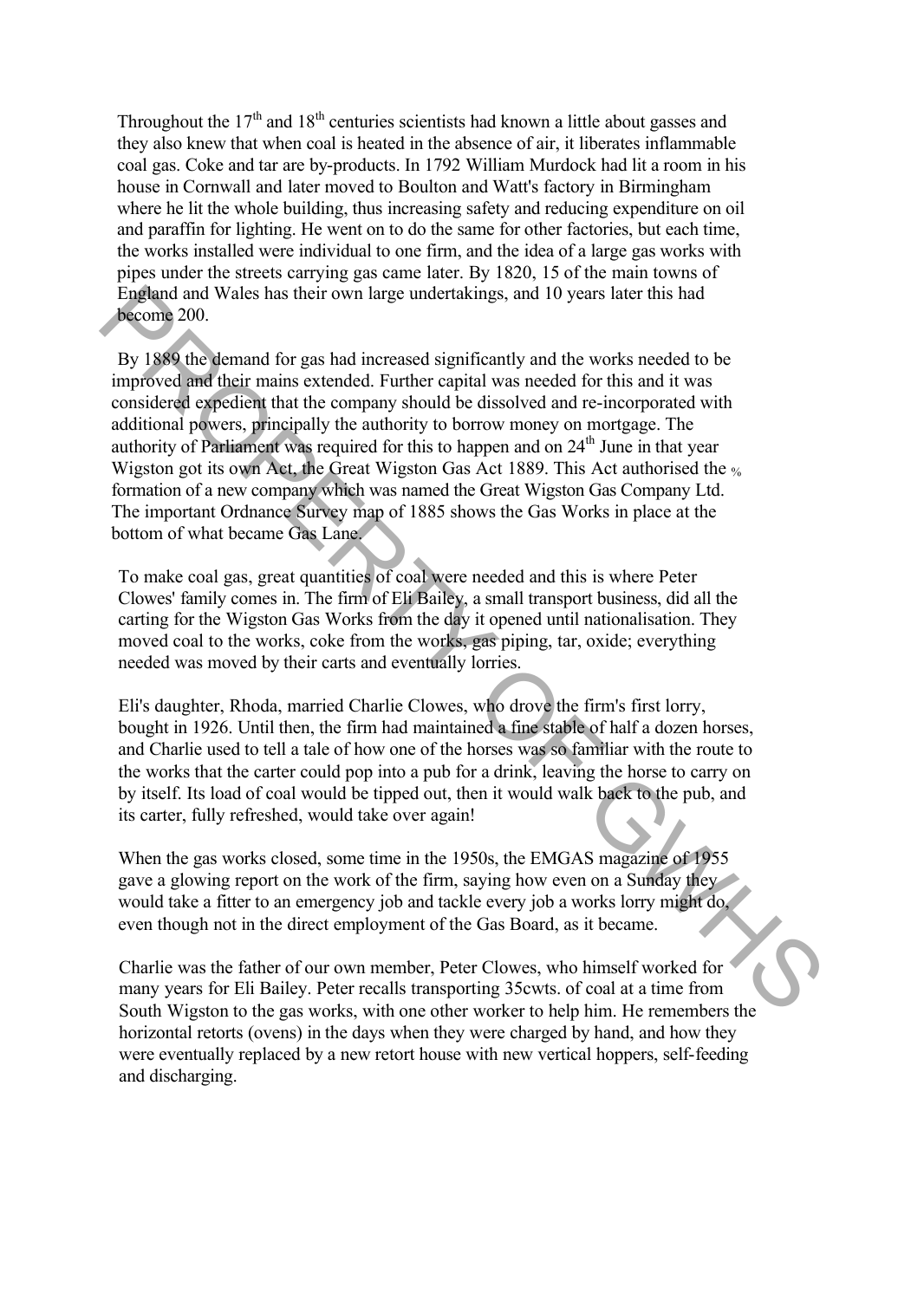The by-products were sent to a place in Derbyshire called (Peter thinks) something like Pye Bridge. It took three quarters of an hour to pump the tar into a wagon - 7 loads of it - and it had to be labelled and weighed. The tar was a source of creosote, aspirin and paint; the oxide went into dyes and paint.

All sorts of other activities took place at the gasworks as well as making gas, especially, when gas came to used for cooking. Sometimes, Peter had to collect old gas cookers which had become greasy after much use. They were cleaned, using water from the Horsewell Lane spring and rain water with caustic soda added. Then they were immersed in a tank of very hot water and lots of steam, which made them like new so that they could be rented out. As Peter says, "Recycling is nothing new".

During Peter's working days, most working class people were able to take advantage of gas for lighting, heating and cooking, but it had not always been so. In the early days of the gas industry, it was only moneyed people who could afford the luxury. This can be seen in a list which Brian found in one of his books. It is an advertisement for George Bower, engineer and gaswork contractor of St. Neots, the same one who advised the public meeting to go ahead and build Wigston's gasworks. Note that Wigston is mentioned in the Towns and Villages list, along with some others in Leicestershire. From the Horsevolul Lane spring and prin water with caustic solar added. Then they cannot the matter of the system in the system in the matter of the matter of the matter of the matter of the matter of the matter of the m

What helped the gas undertakings to widen their clientele was the development of the prepayment or penny-in the-slot meter. By having a meter, the workers could see how much gas they were using and pay for it a little at a time. When the meter was read, a card was filled in, like the example shown, and the meter was emptied. Peter remembers that sometimes they collected the bags of coins which were placed on top of the bags of coal and taken to the gas offices. Imagine doing that now!

In the early years of the  $20<sup>th</sup>$  century, lighting by gas began to decline, and the lamplighter gave way to the pilot light and time clock. Electric lights took over, but other uses of gas, like heating and cooking, increased. The small gas works probably had their hey-day then, but during the middle years of the century good quality coal reserves were diminishing and became expensive.

With nationalisation, some small works were not economically situated to be supplied by the grid and had to close. Wigston gasworks closed in the mid-50s and Peter went to the Leicester gasworks, where he was better paid and found the work less arduous because of certain labour saving devices to deliver the coke.

The firm of A & W Evans took over the works as a grain store, and then it became a carpet warehouse. A big fire, cause unknown, destroyed the works in the late 60s, and eventually the site was cleared. Everything had burned down except the Gas Offices, now an attractive bungalow. The works had lasted nearly 100 years.

Some of us remember the old gas lights, playing in the street on dark winter afternoons in the mist, under their soft, yellowish glow. Very nostalgic.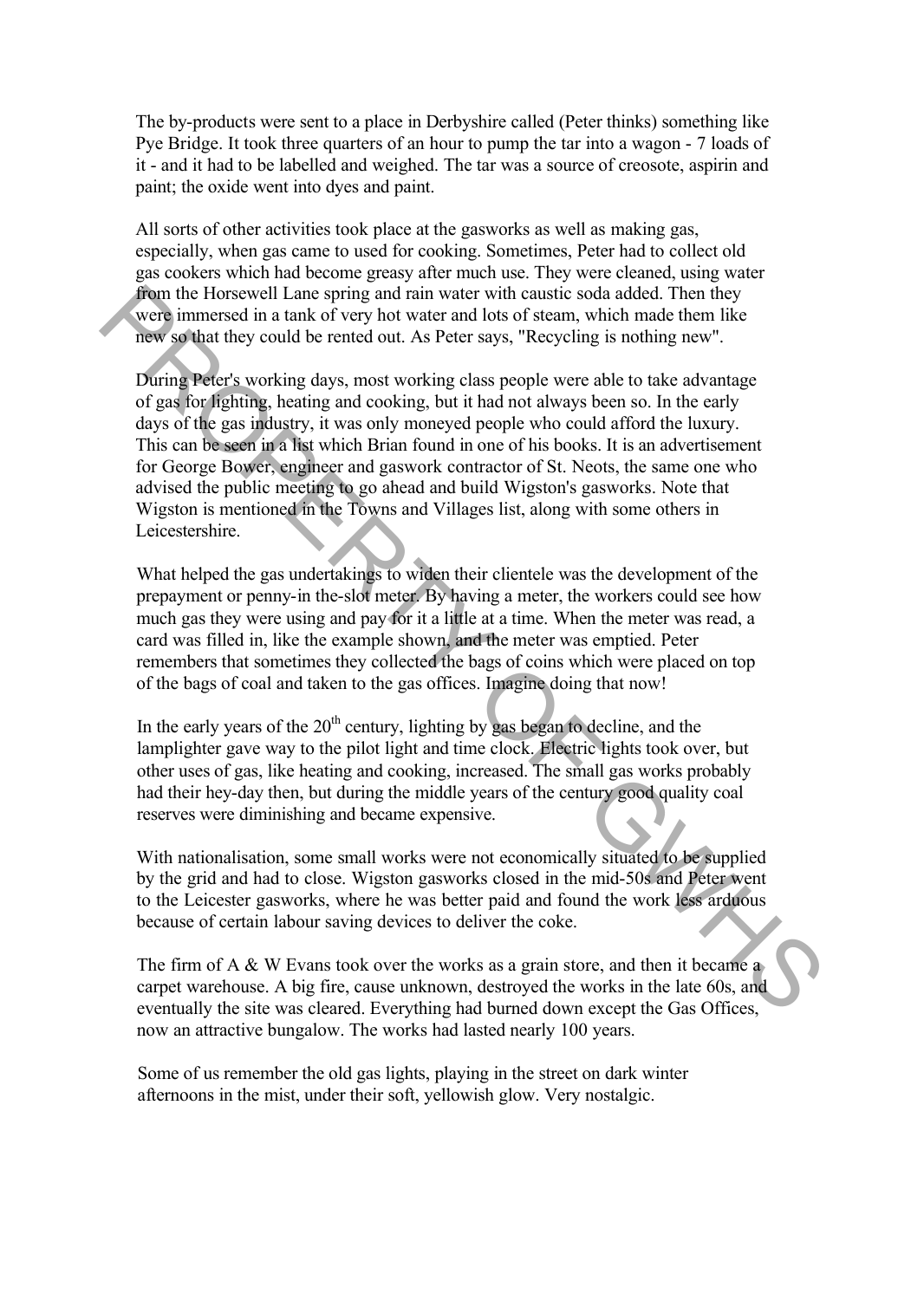Sources: In the writing of this article I gratefully acknowledge help from the following: Duncan Lucas who suggested it and lent me his file on the gas works. Brian Bilson for the loan of 2 books on gas. Peter Clowes for his time in telling me about his connection with the gas works.

Edna Taylor

We CH

TOWNS AND VILLAGES.

Picture Removed.

Part of advertisement for George Bower, engineer & gaswork contractor of St. Neots, showing the many areas around the world where his firm had supervised the installation of gas works.

 $\frac{1}{2}$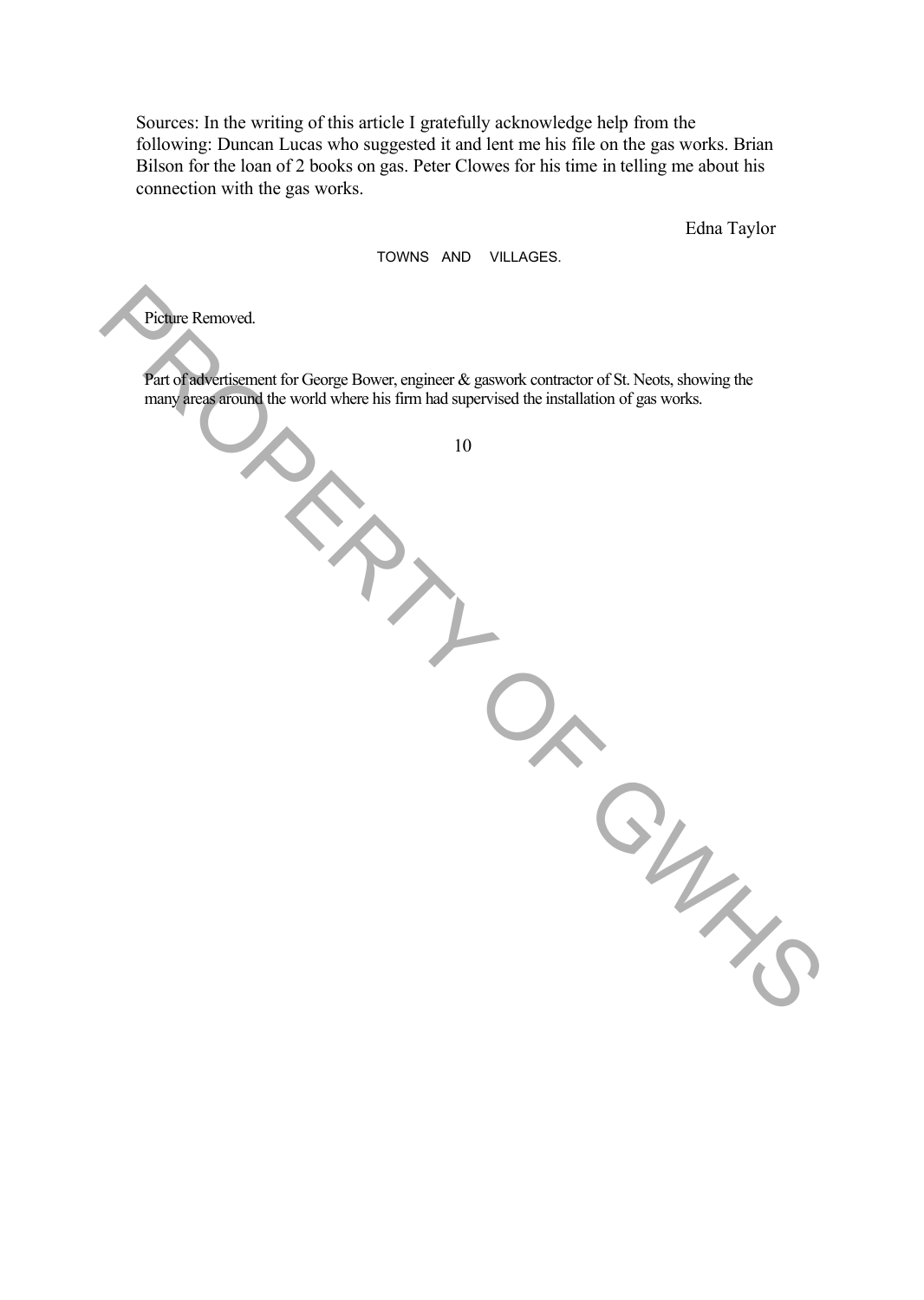

1920s Postcard of the Wigston Gas Works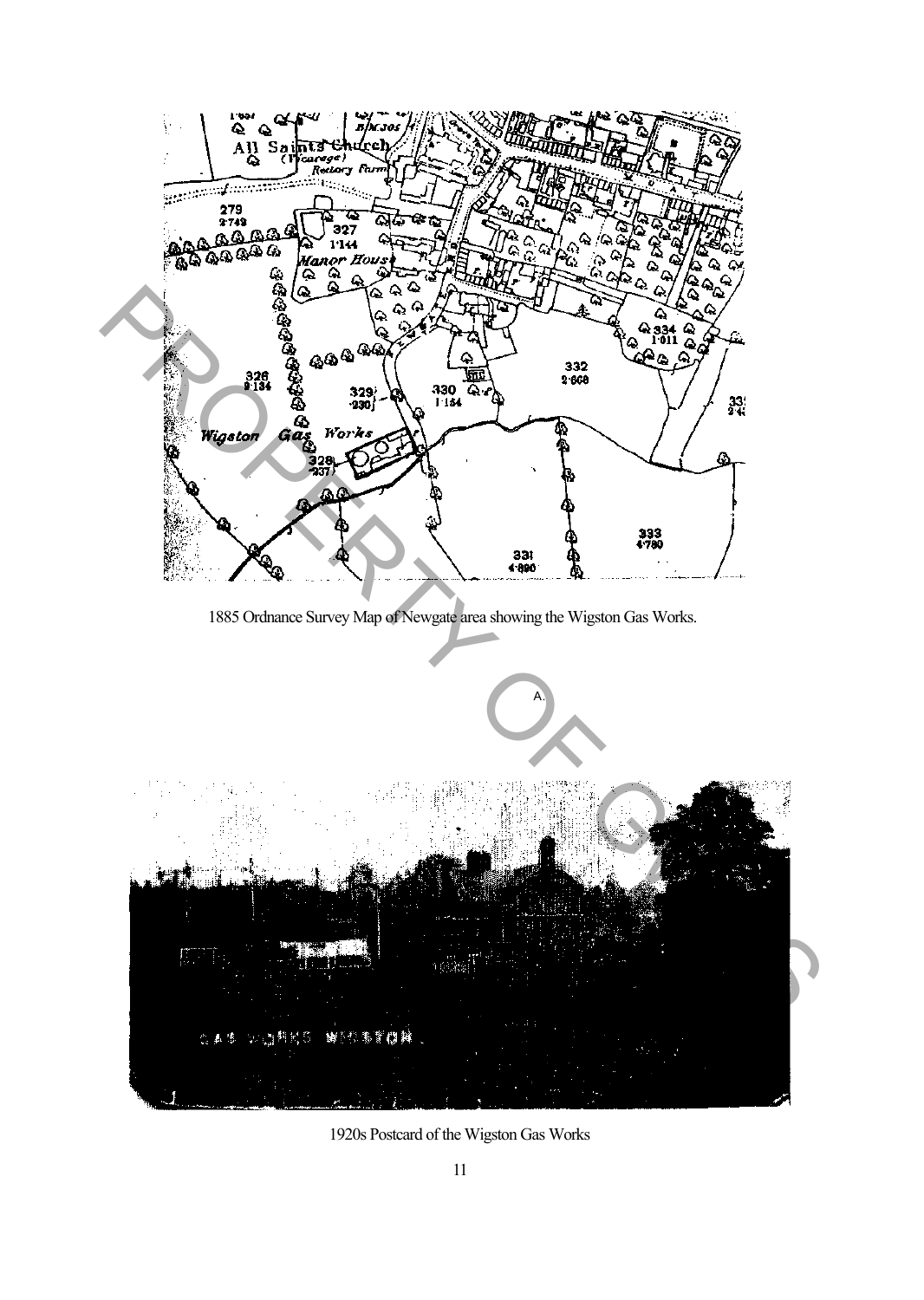# **WIGSTON JOINS THE PAST**



After nearly 100 years the Wigston works has closed down, becoming one more link on the "backbone" main front Chesterfield to Northampton. For the last time the men of the Undertaking gather together on the office steps; s